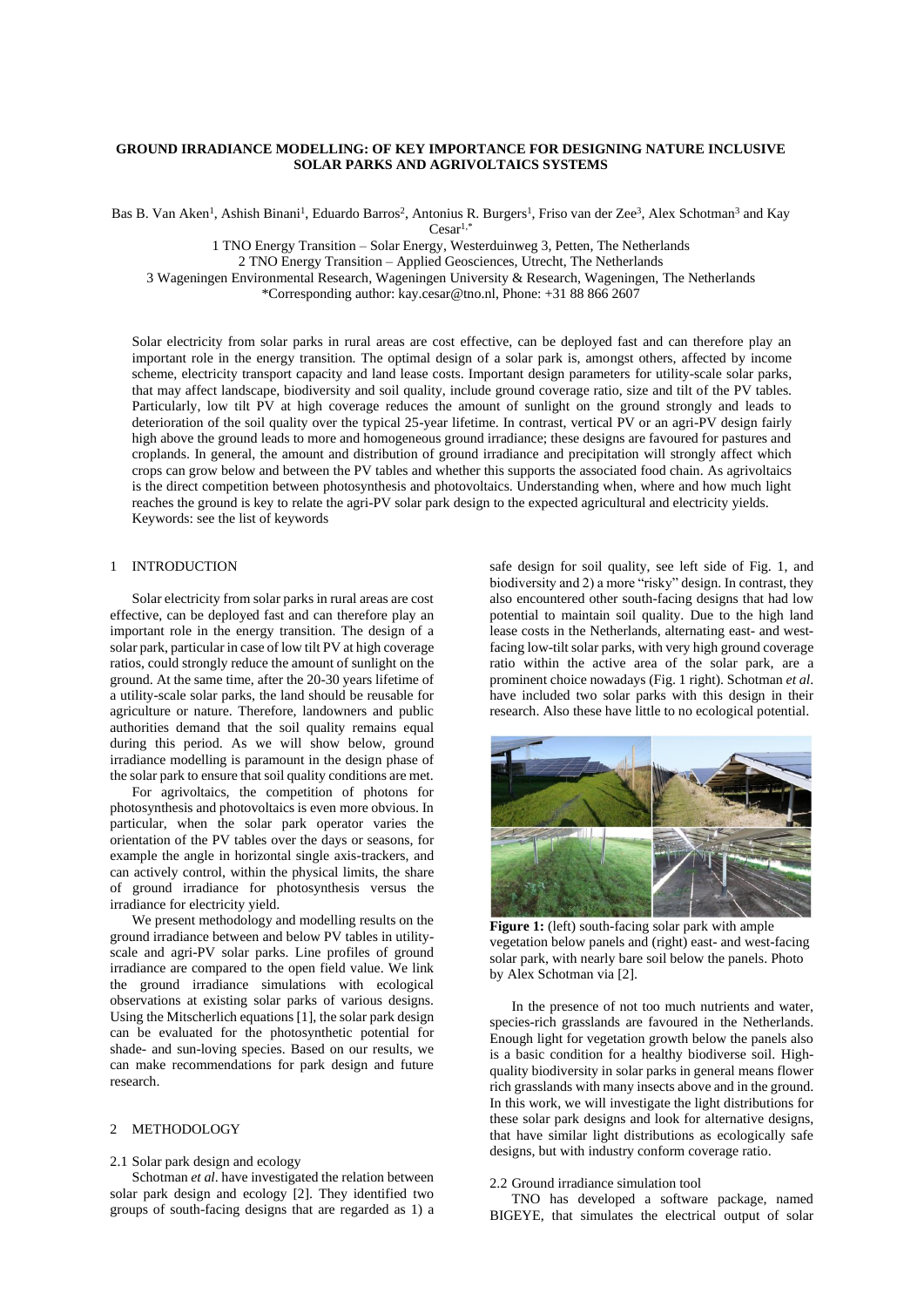panels in the presence of ground reflection and nearby objects. In particular, to simulate the irradiance on the rear of the bifacial panels, it is necessary to determine the irradiance distribution on the ground below and around the solar panels. The calculation of the spatial irradiance distribution takes into account the patterns of hard shadows by the PV panels, but also the distribution of diffuse light, e.g. from clouds. The simulated output during a year, approximated in 1-hour "constant" timesteps, has been shown to be within 1% accurate compared to the actual full-year output. For more details of the BIGEYE software package and its experimental validation, including benchmarking with other simulation tools, we refer to previous ECN/TNO publications [3][4].

For the energy yield calculations, the ground irradiance, which varies point by point and with the time of the day and the seasons, is an intermediate result. However, these results can also be directly used to study the effect that objects like PV panels have on the irradiance on the ground. The amount of light that reaches the ground directly affects biodiversity, soil quality and the possibility to combine solar energy with agriculture.

The ground irradiance distribution map is calculated for each time step, e.g. 1 hour or 10 minutes, using BIGEYE's fully 3D view factor approach. For this work, the ground irradiance map for each time-step is extracted from BIGEYE and line profiles perpendicular to the PV tables are obtained. For reference purposes, the irradiance in an empty field is also calculated for the same time period. In the next step, the irradiance is used as input for the photosynthetic rate calculation, using the Mitscherlich equations [1].

### 3 RESULTS

3.1 Ground irradiance simulation for existing solar parks

We have generated three generalised designs based on the ecological observations and measurements of the PV table designs by Schotman [2]. Ground irradiance profiles were determined for these designs and plotted in Fig. 2.



**Figure 2:** Cross-sections to scale and ground irradiance line profiles for three typical types of solar parks.

The industrial east- and west-facing design yields a ground irradiance profile, red dots, with two bright(er) regions. The higher bright region is quite narrow and is due to the bottom gap between two tables, where the midday sun reaches the ground through the north-south running opening. The much lower, but broader region is related to the top gap. Not only is this gap more narrow than the bottom gap, also it is much higher above the ground. This causes the direct light projection fallen through this gap to vary more from west to east due to the sun's movement during the day, see Fig. 1. The east & west profile indicates that a large fraction of the ground per pair of tables exhibits rather low ground irradiance in the range 3% to 12%.

#### 3.2 Effect of minimum height of PV tables

Fig. 3 shows the effect of the minimum height of the PV tables on the ground irradiance distribution for the industrial east & west facing solar park design, while keeping all other parameters fixed. The profile with a ground clearance of 20 cm (red line) reveals a very sharp transition from the open field value of ~6.3 to nearly zero irradiance below the panels. In the top gap between two panels, there is a narrow region peaking at 16% of the open field irradiance level. The bottom gap, at 20 cm from the ground shows an even sharper peak with over 90% of the open field irradiance. Increasing the clearance changes the sharp step from high to near-zero irradiance to a more gradual transition but also with less high and less deep extrema.



**Figure 3:** Variation in ground irradiance distribution as function of the minimum height for the industrial east & west design.

Increasing the minimum height of the PV tables makes the irradiance distribution more homogeneous. Although, exact boundaries between poor and good ecology cannot be drawn, it is very likely that increasing the minimum irradiance will be an important step towards natureinclusive designs. Comparing low height (red) with high height (purple), we see that the minimum irradiance increases from near zero to about 8% of the open field irradiance. Also, the ecological observations on southfacing solar parks confirm that larger installation height leads to improved growth conditions [2].

### 3.3 Irradiance and photosynthesis

Fig. 4 shows the relation between the (photo-active) irradiance and the CO<sup>2</sup> fixation rate for several crop species [5]–[7]. These curves are generated by the Mitscherlich equations [1]. In these equations, the difference between species and their growth rate is governed by: a) the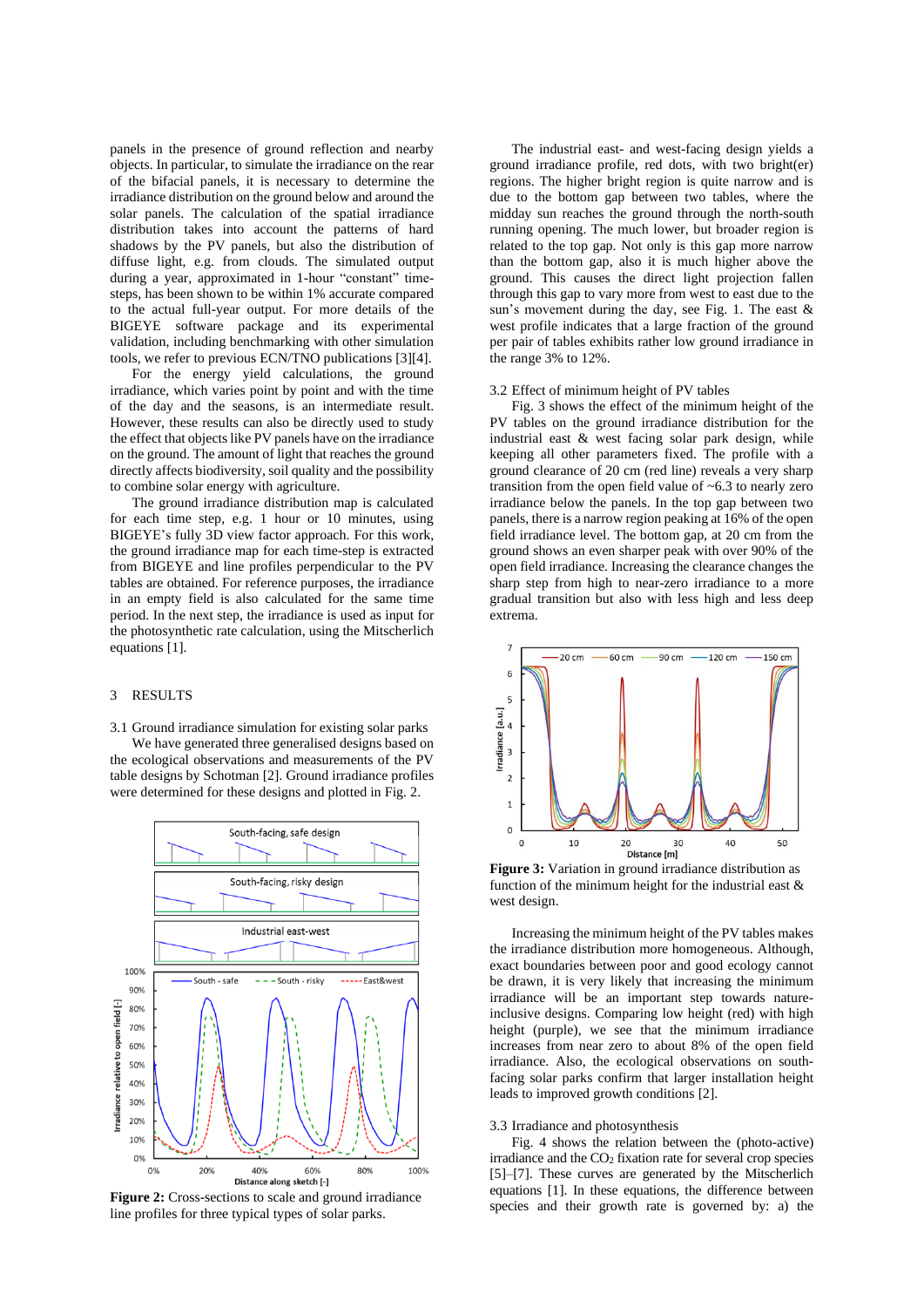respiration rate, i.e. the metabolism of the plant without any growth; b) how fast the synthetic rate increases at low irradiance levels and c) the maximum rate of photosynthesis. For instance, clover has a high respiration rate and thus needs over 70 mmol  $\mathrm{m}^2$  s<sup>-1</sup> PAR irradiance for a net-zero photosynthetic rate, in contrast with potato netzero growth is reached at only 5 mmol  $\mathrm{m}^2$  s<sup>-1</sup>. On the other hand, the rather low maximum growth rate of potato is already reached at 400 mmol  $m^{-2} s^{-1}$ , while e.g. spinach only reaches its saturation point (defined as 95% of the maximum rate) at irradiance levels above  $1200$  mmol m<sup>-2</sup> s<sup>-1</sup>. These growth rates not only determine the conditions under which crops grow better, but also what kind of plants can survive (let alone grow) in the darker regions below solar panels.



**Figure 4:** Photosynthetic rate, expressed in terms of CO<sub>2</sub> fixation per unit area and time, as function of the PAR (bottom axis) and GHI (top axis) irradiance for a selection of crops.

# 3.4 Increased ground irradiance designs

For ease of comparison we have made irradiance distribution diagrams that show which fraction of the land gets what amount of irradiance in Fig. 5. On the one hand, typical east- and west-facing, low tilt solar parks in the Netherlands exhibit poor potential for soil quality and biodiversity [2]. This is corroborated by the distribution diagram that shows over 80% of the active area with <20% irradiance compared to an open field and even 60% with <10%. On the other hand, south-facing systems that show good ecological potential have 40% of the active area with <20% irradiance and just under 20% at less than 10%.



**Figure 5:** Ground irradiance distribution for the designs of Fig. 2 and Fig. 6. Red and green arrows indicate the area with respectively <20% and >50% irradiance.

Our results indicates that there is no sharp boundary, not even a gradual transition region. There are probably interactions between high and low irradiance regions. We deduce that as long as the darker regions are not too dark and too large and interspersed with large(r) regions with higher irradiance levels, the conditions are sufficient to ensure soil quality. In contrast, when the brighter regions are relatively small and dark and separated by larger regions with very low irradiance, the conditions are not suitable for plant growth. The first case corresponds for instance with the east- and west-facing industrial design, the latter case with the south-facing safe design. Exact conditions where the solar park design allows sufficient light on the ground to safeguard soil quality will be investigated in a four-year follow-up project EcoCertified Solar Parks, supported by the Dutch government and with participation of many project developers.

Because there is not a single value that describes the potential for soil quality, we will regard the distribution bar diagram as a fingerprint to steer the design of natureinclusive solar parks. In particular, we will look for eastand west-facing variants that have similar or better ecological potential than the two south-facing designs. And at the same time have a ground coverage ratio that is more in line with the present industry standard.

We have varied some design parameters to increase the ground irradiance to levels comparable to the southfacing designs, see Fig. 2. The first improvement step, labelled TNO risky, is to open the gaps between the tables, both at the top and at the bottom, see Fig. 6. As a result, we obtain a bright region of about 20% of the land with over 50% of the open field irradiance. This is comparable to the irradiance distribution of the south – risky design.



**Figure 6:** Cross-section to scale, comparing the industrial east-west design, Fig. 2 with two designs that lead to better ground irradiance levels and distribution.

In the next step, we also reduce the table size from 8 m to 4 m wide, decreasing all gaps correspondingly, and replace the back sheet modules with partially transparent bifacial modules. This design, labelled TNO safe, has similar bright regions as the TNO risky and south risky designs. More importantly, the fraction of dark area is strongly reduced and the minimum irradiance level is increased from around 5% to over 15% of that of the open field.

**Table I:** Ground coverage ratio, GCR, and area fractions with less than  $10\%$ ,  $G < 10\%$ , or more than 50% irradiance,  $G > 50\%$ , for the five solar parks designs.

|            | EW<br>industrial | TNO<br>risky | South<br>risky | <b>TNO</b><br>safe | South<br>safe |
|------------|------------------|--------------|----------------|--------------------|---------------|
| GCR        | 89%              | 77%          | 69%            | 77%                | 53%           |
| $G < 10\%$ | 60%              | 45%          | 40%            | $0\%$              | 20%           |
| $G > 50\%$ | 0%               | 20%          | 25%            | 25%                | 40%           |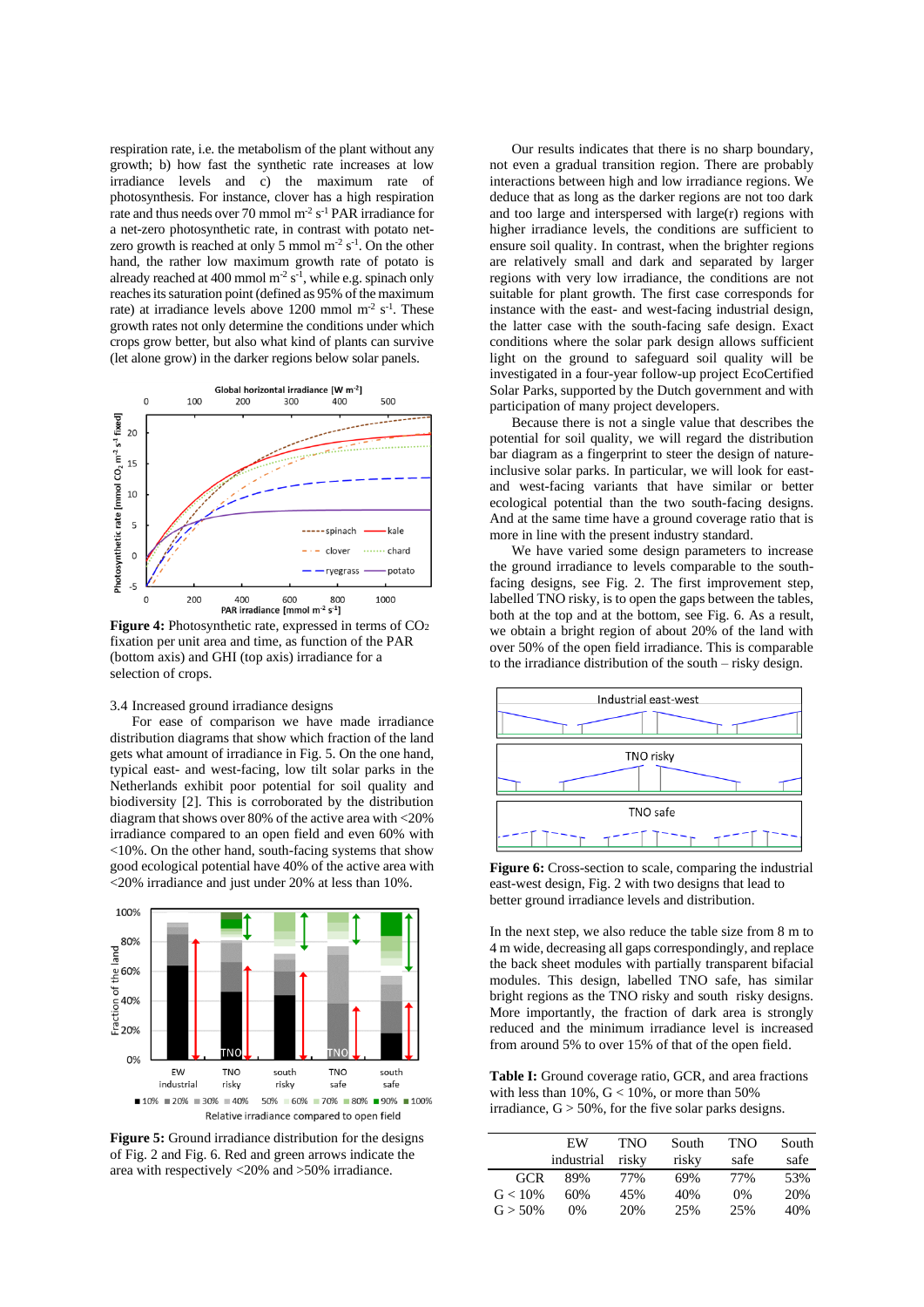3.5 Orientation of design

One final example on the relevance of a clear understanding of the ground irradiance distribution is agrivoltaics. We have modelled a typical "high" PV design that allows tractors to drive below the structure. PV tables are 4 m across, on a 19-m pitch, and 5 m above the ground. The tables are oriented along the east-west or the northsouth direction. Line profiles of the ground irradiance, taken perpendicular to the long direction of the PV tables are shown in Fig. 7. Note that the open field irradiance is approached by the irradiance at 0 m for the east-west oriented tables.



**Figure 7:** Ground irradiance line profiles for a simulated agri-PV system, see text, at 5 m height. The long edges of the PV tables are either running east-west (blue dots) or north-south (full green).

In the first case, the shading by the tables results in narrow east-to-west stripes with reduced irradiance, at about 60% of the open field, separated by wider stripes with irradiance up to 92%, the variation between minimum and maximum is  $\pm 19\%$ . In the second case, the shadow and bright stripes run north-south with less pronounced minima and maxima, variation is ±8%. With this knowledge, the farmer can better decide which PV orientation she prefers, for instance how to space the rows of crops and where to plan gaps in the farming area for irrigation pipes or to drive on. Note that the average ground irradiance is, obviously, the same for both orientations.

## 4 DISCUSSION

Typical east- and west-facing designs of utility-scale solar parks, with a coverage ratio of 90% in the active part of the solar park, result in hardly any light on the ground underneath the PV panels, with the minimum lower than 5% of the open field irradiance. It is noted that the Dutch branch organisation Holland Solar issued a code of conduct that states a 75% maximum ground coverage. However that may be achieved by adding a green zone at the perimeter of the solar park, whilst the active part of the solar park has an effective coverage ratio often of over 90%. This green perimeter does not mitigate the soil degrading effect of low irradiance under the active areas. Note, that compared to agricultural land, green perimeters or corridors can support biodiversity development.

We have shown that distributing this additional "green" area over the active part of the solar park creates more areas with high ground irradiance. At the same time, it also decreases the land fraction with extremely low irradiance. Note that the active part coverage at 77% is still higher than both south-facing designs.

We also show the ground irradiance for a dilute PV installation, high above croplands allowing agricultural access. This contributes to a more homogeneous distribution of irradiance, compared to the utility PV park, preventing it to fall below 60% of the open field irradiance at any location. Still the orientation of the table influences the irradiation variation by over a factor two.

#### 5 CONCLUSION

There are reasons for concern about the soil quality in utility-scale solar parks, when these have a very high coverage ratio as is often observed in east- and west-facing solar parks in the Netherlands. We have shown that over 80% of the ground receives less than 20% of the open field irradiance. In contrast, simulations of the ground irradiance of existing solar parks with sufficient potential for soil quality have only 40% of the ground receive less than 20%. Also, whereas the former has nowhere over 50% of the open field irradiance, the latter has 40% with at least 50% of the open field irradiance.

We have shown that by increasing the minimum height of the system, decreasing the size of the PV tables and decreasing the coverage ratio, the ground irradiance increases, in particular around the gaps between the tables.

The most direct way of increasing the lowest irradiance in a solar park design is to use semi-transparent PV panels, such as the commercially available bifacial glass-glass modules.

In conclusion: we have shown that we can achieve similar ground irradiance levels in an east- and west-facing design with 77% ground coverage ratio as is achieved by a south-facing design at 53% coverage.

# ACKNOWLEDGEMENTS

This work was funded by Rijksvastgoedbedrijf, the Dutch central government real estate agency [8], and two projects by the Dutch ministry for Economic Affairs and Climate: SolarEcoPlus with a Topsector Energy subsidy, and the MOOI-project Sunbiose.

#### REFERENCES

[1] J. Goudriaan, "A Family of Saturation Type Curves, Especially in Relation to Photosynthesis," *Annals of Botany*, **43**(6), 783–785 (1979).

[2] A. Schotman, F. van der Zee, *et al*., "Verkenning van bodem en vegetatie in 25 zonneparken in Nederland" Wageningen Environmental Research, Wageningen, 2021.

[3] G. J. M. Janssen *et al*., "How to Maximize the kWh/kWp Ratio: Simulations of Single-Axis Tracking in Bifacial Systems," in *Proceedings of the 35th European Photovoltaic Solar Energy Conference and Exhibition*, 1573–1577 (2018).

[4] A. R. Burgers, "BIGEYE - simulation under shadow conditions," presented at the *6 th workshop on bifacial PV*, Amsterdam, (2019).

[5] J. Erwin and E. Gesick, "Photosynthetic Responses of Swiss Chard, Kale, and Spinach Cultivars to Irradiance and Carbon Dioxide Concentration," *HortScience*, **52**(5), 706–712 (2017).